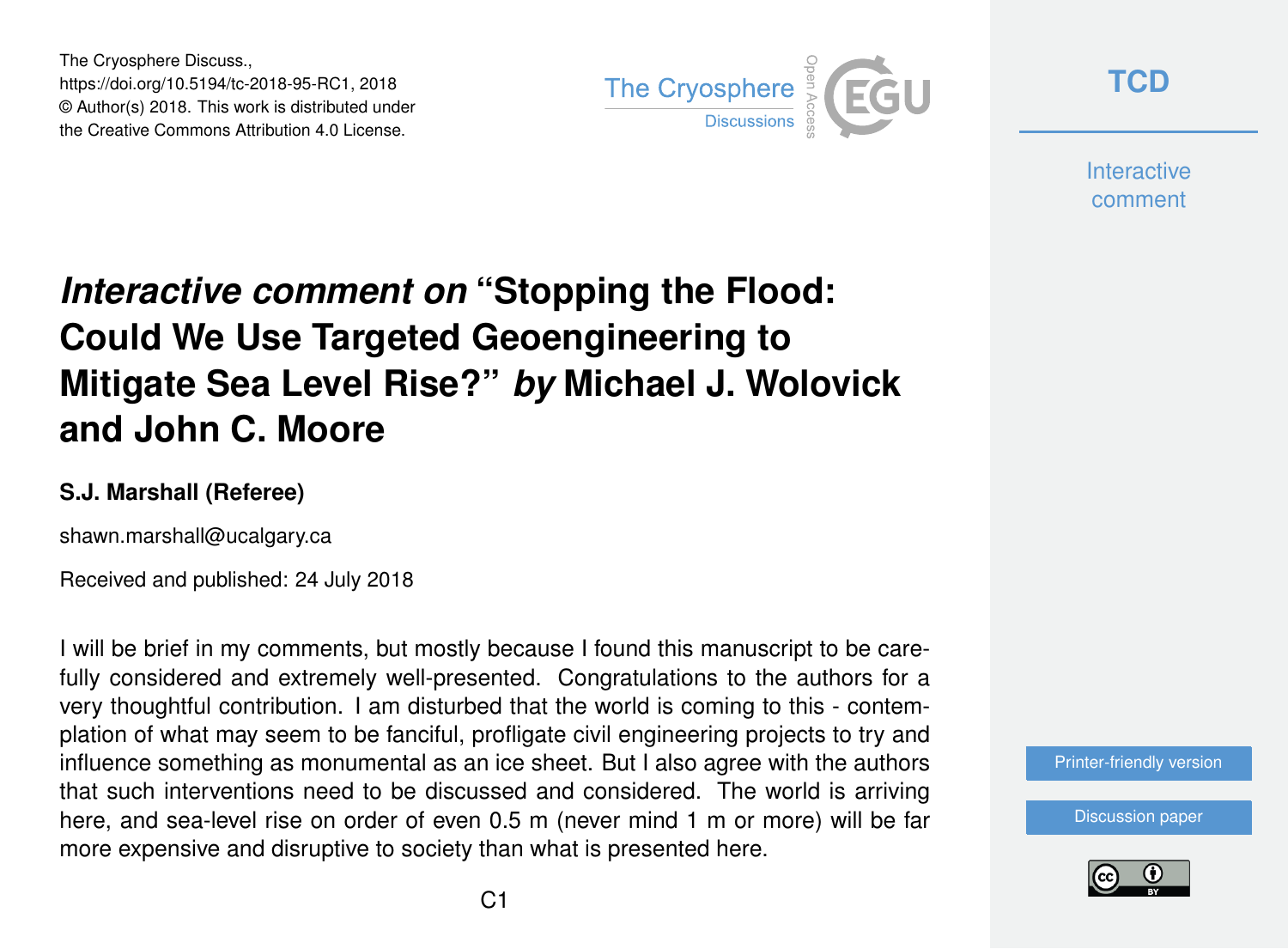It is my overall opinion that the authors have a good understanding of the glaciological and technical considerations here, and are appropriately circumspect in their discussion. The language is neutral and cautious, and the implications and limitations of their study are thoroughly considered. I also believe that this is of broad interest to readers of TC and more generally in the field of climate change science, mitigation, adaptation, and policy, so this article is likely to be highly cited. I recommend it for publication in TC with only minor clarifications.

General suggestions, for consideration:

p.4, ll.7-9, discussion of rates of sea level rise. I don't think the rates that are cited are representative of the consensus of "modern models". Rates of several m per century are only really possible from Antarctica, in association with a marine-calving collapse, i.e. the ice-cliff instability of Pollard and de Conto. From the Thwaites system, ice resistive stresses and deformational velocities generally limit the rate if deglaciation, according to most model studies to date, and this will be true for most Antarctic embayments. In the example of the last deglaciation, the sea level rise of up to 5 m/century was in a much different world, with huge mid-latitude ice sheets capable of (surface) melt rates that are not possible in the polar regions. I think these examples are still fine to mention, but don't need to be considered as the "likely" scenario for the future centuries. Especially as rates of sea level rise of an order of magnitude less than this would still be massively disruptive and would justify potential interventions.

p.4,5, Methods. It is a little worrying that the model used for this study does not appear to consider longitudinal stresses. These are important to floating ice dynamics, grounding line migration, and the timescale of marine ice sheet instabilities. This should be discussed.

p.5, Experiments. Really interesting. I worry a bit that the interventions don't address the mechanical conditions that drive MISI - subglacial topography, stress balance, and pinning points upstream of the grounding line. I appreciate that warm water (basal **[TCD](https://www.the-cryosphere-discuss.net/)**

**Interactive** comment

[Printer-friendly version](https://www.the-cryosphere-discuss.net/tc-2018-95/tc-2018-95-RC1-print.pdf)

[Discussion paper](https://www.the-cryosphere-discuss.net/tc-2018-95)